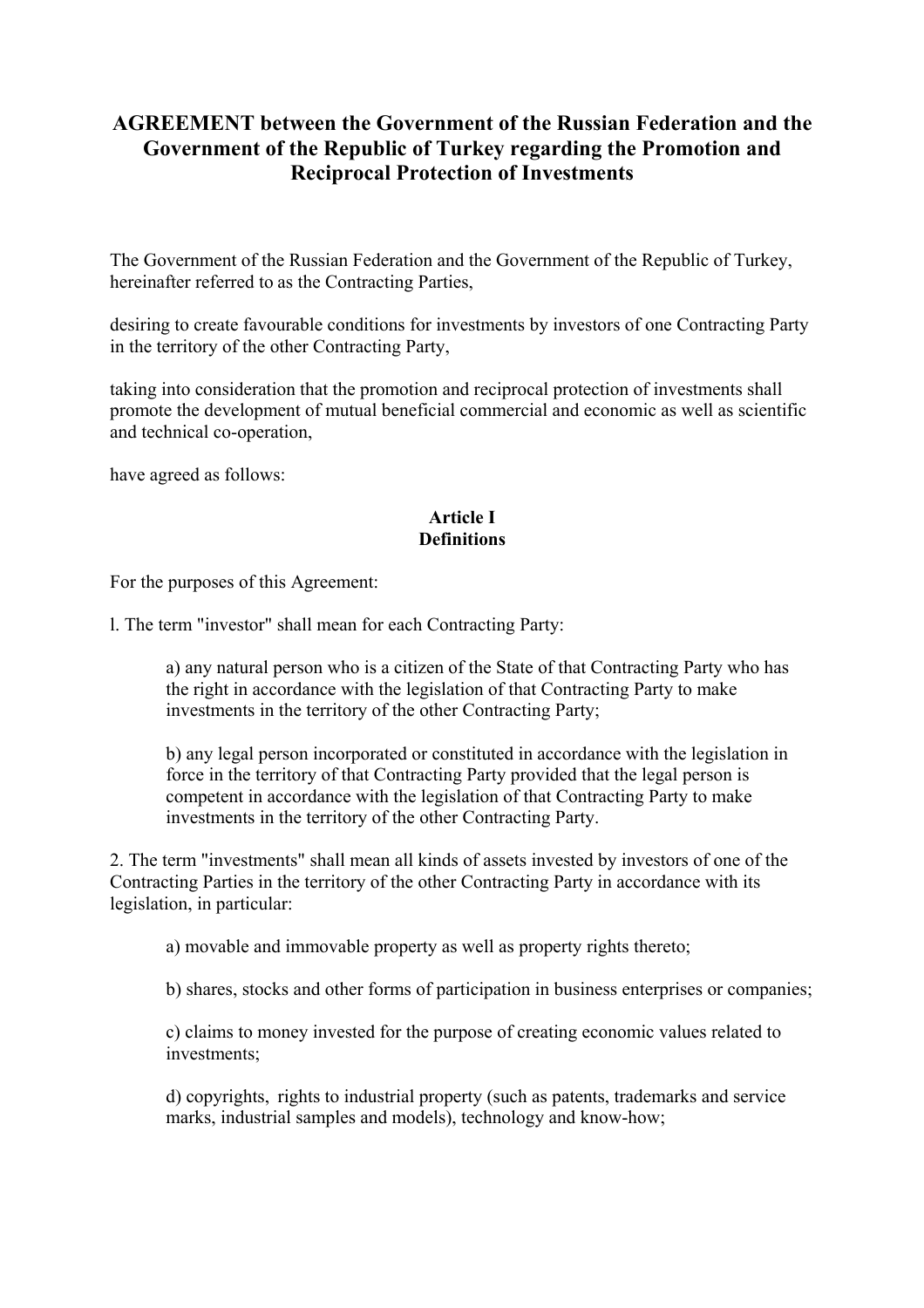e) rights conferred by law or under contract to conduct economic activity, including commercial activity, related in particular to exploration, development, extraction and exploitation of natural resources.

Any alteration of the form in which assets have been invested or reinvested shall not affect the character of investments in the sense of this Agreement provided that this alteration is not in contradiction with the legislation of the Contracting Party in the territory where the investment was made.

3. The term "returns" shall mean amounts yielded as a result of investments according to paragraph 2 of this Article and includes in particular profit, dividends, interest, licence fees, technical assistance and service fees.

4. The term "territory" shall mean the territory of the Russian Federation or the territory of the Republic of Turkey and shall include their territorial seas, as well as their respective exclusive economic zones and continental shelves established in accordance with international law.

5.The term "legislation of the Contracting Party" shall mean the legislation of the state of the Contracting Party in respect of both Contracting Parties.

## **Article II Promotion and Protection of Investments**

1. Each Contracting Party shall encourage investors of the other Contracting Party to make investments in its territory and create favourable conditions for them. Each Contracting Party shall admit such investments in accordance with its legislation on a base no less favourable than investments of investors of any third State which are admitted.

2. Investments of investors of one of the Contracting Parties made in the territory of the other Contracting Party shall be accorded fair and equitable treatment and shall enjoy full protection and security. Neither Contracting Party shall in any way impede by discriminatory measures the management, operation, maintenance, use, acquisition, expansion or disposal of investments. Each Contracting Party shall observe any obligation it may enter into with regard to investments of investors of the other Contracting Party.

# **Article III Treatment of Investments**

1. Each Contracting Party shall accord fair and equitable treatment to investments made by investors of the other Contracting Party in its territory.

2. The treatment referred to in paragraph 1 of this Article shall be as favourable as that granted to investments by its own investors or investors of any third State.

3. Subject to provisions of paragraphs 1 and 2 of this Article each Contracting Party shall accord to investments made in conformity with its legislation in its territory by investors of the other Contracting Party a no less favourable treatment that it accords to investments by its own investors.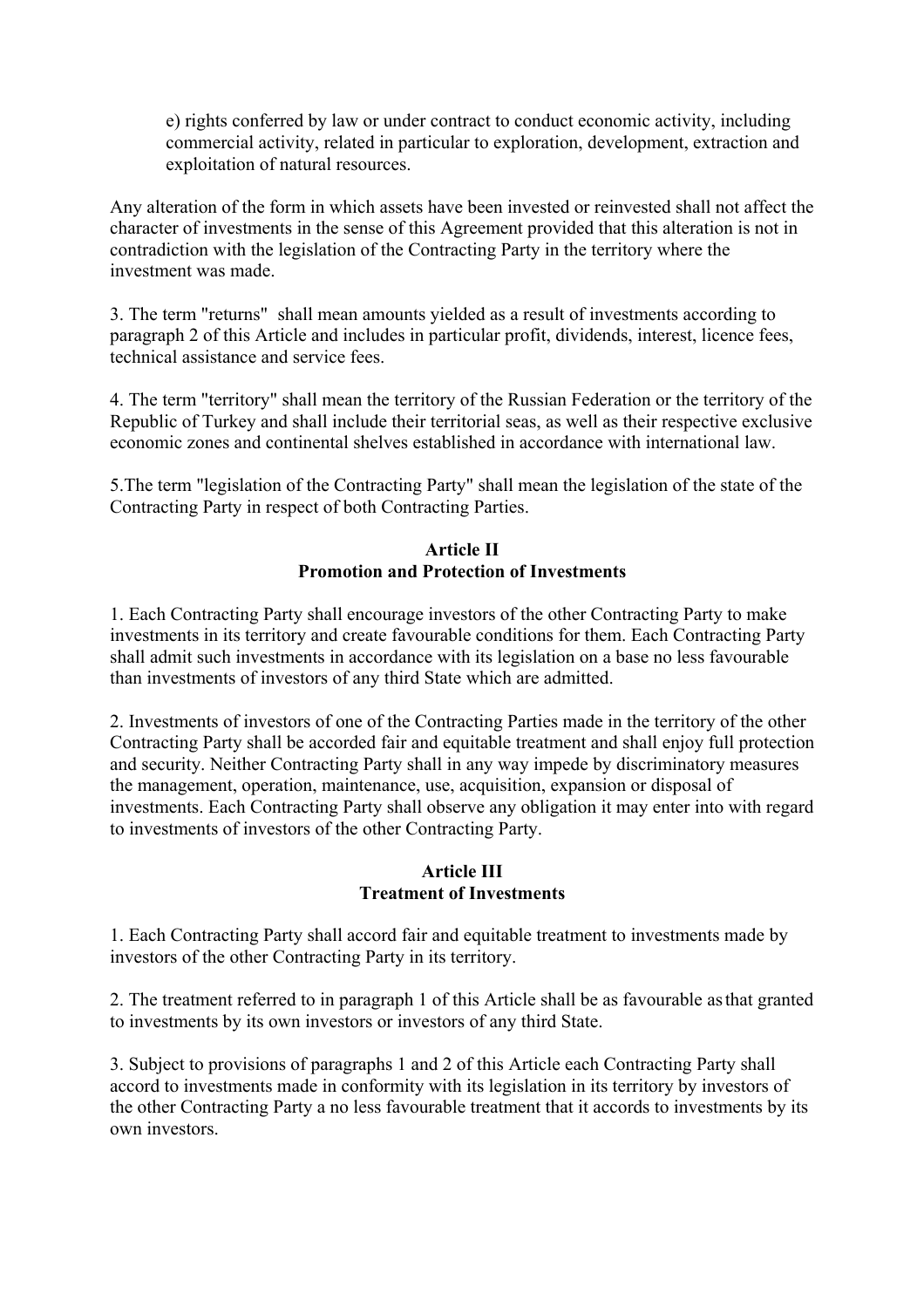4. The most favoured nation treatment granted in accordance with paragraph 2 of this Article shall not apply to benefits which the Contracting Party is providing or shall provide in the future:

in connection with the participation in a free trade zone, customs or economic union;

by virtue of economic co-operation agreements between the Russian Federation and states which have earlier formed the Union of Soviet Socialist Republics;

on the basis of the agreements for the avoidance of double taxation, or other arrangements on taxation issues.

5. Provisions of this Article shall apply also to the returns derived from the investments.

#### **Article IV Key Personnel**

1.A Contracting Party shall, in accordance with its legislation of entry and sojourn of noncitizens, permit natural persons who are investors of the other Contracting Party and key personnel employed by companies of that other Contracting Party to enter and remain in its territory for the purpose of engaging in activities associated with investments.

2.A Contracting Party shall, in accordance with its legislation, permit investors of the other Contracting Party who made investments in the territory of the first Contracting Party to employ any employee of key personnel of their choice regardless of citizenship on condition that such employee has got the permission to entry, sojourn and work on the territory of the first Contracting Party and such job corresponds to conditions and time limits stipulated in such employee' s permission.

#### **Article V Transparency of Laws**

Each Contracting Party shall, with a view to promoting the understanding of its laws that pertain to or affect investments in its territory made by investors of the other Contracting Party, provide such laws public and readily accessible.

### **Article VI Expropriation**

1. Investments by investors of one Contracting Party made in the territory of the other Contracting Party shall not be expropriated, nationalized or subjected to measures having equivalent effect to expropriation or nationalization (such measures hereinafter referred to as expropriation), except for instances when such measures are taken in public interest, in accordance with legislation and general principles of the treatment provided for in Articles II and III of this Agreement, and they are not discriminatory and are accompanied by payment of prompt, adequate and effective compensation.

2. The compensation shall be equivalent to the real value of the expropriated investment at the time the expropriatory action was taken or at the time when the impending expropriation became known. Compensation shall be paid without delay and shall be fully realizable, and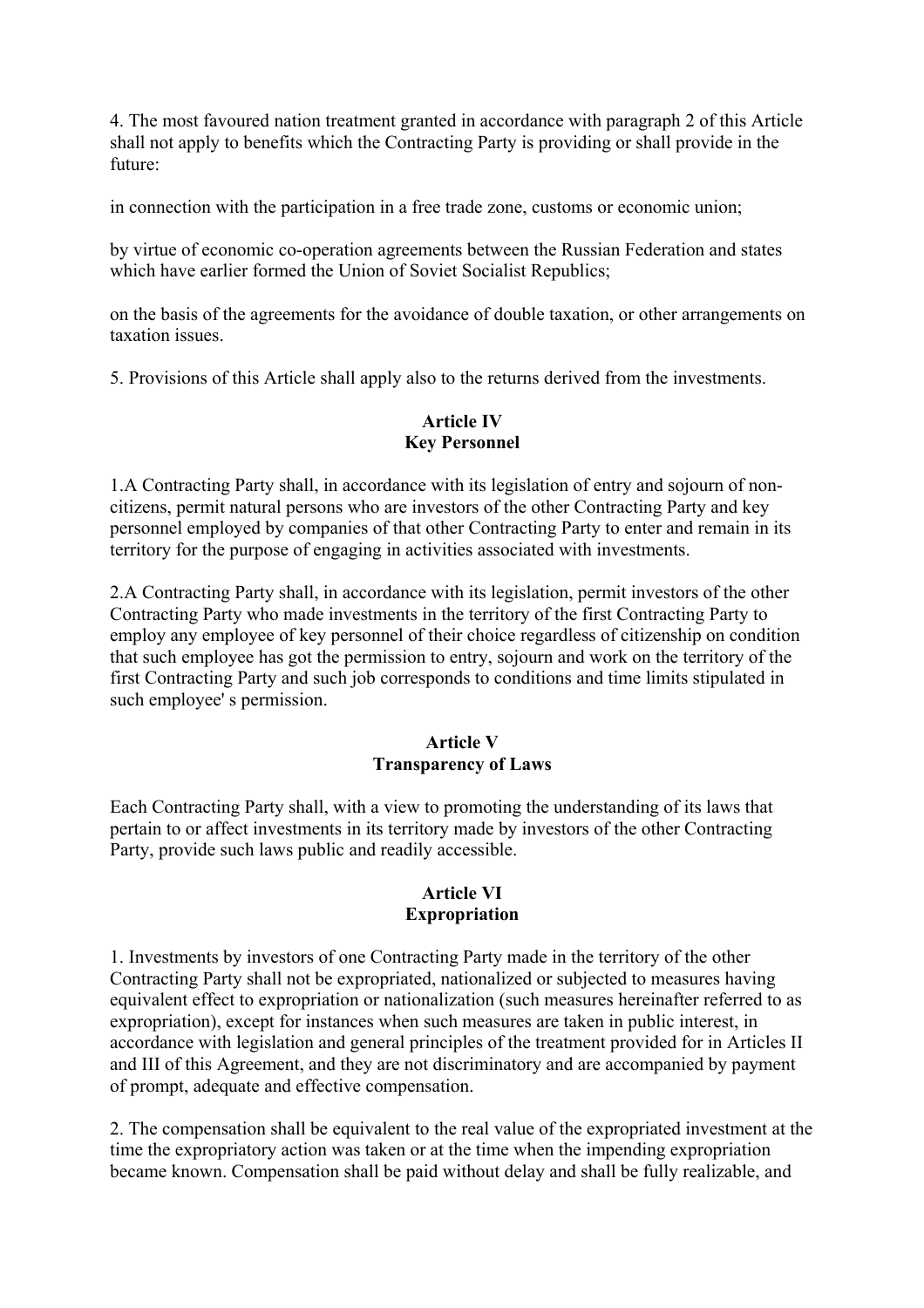freely transferable. In case of a delay the compensation shall bear interest until the date of payment.

# **Article VII Compensation for Losses**

Investors of one Contracting Party whose investments in the territory of the other Contracting Party suffer losses owing to war, civil disturbances or other similar occurrences shall be accorded no less favourable treatment by such other Contracting Party that is accorded to investors of any third state, as regards any measures it adopts in connection with such losses.

# **Article VIII Transfers**

1. Each Contracting Party shall permit the investors of the other Contracting Party, upon fulfilment by them of all tax obligations, unimpeded transfer abroad of payments in connection with their investments, and in particular:

a) returns;

b) principal and interest payments arising under a loan agreement related to an investment;

c) proceeds from sale or liquidation of all or one part of an investment; .

d) compensation stipulated in Article VI of this Agreement;

e) wages and other remunerations received by the nationals of one Contracting Party who have obtained work permits relative to an investment in the territory of the other Contracting Party.

2. Transfer of payments shall be made without delay in freely convertible currency at the rate of exchange applicable on the date of transfer pursuant to the currency regulations in force of the Contracting Party in whose territory the investment was made.

### **Article IX Subrogation**

The Contracting Party or its designated agency, having made payment to an insured investor in accordance with a guarantee issued for non-commercial risks connected with an investment in the territory of the other Contracting Party is by virtue of subrogation, entitled to exercise the rights of the investors to the same extent as the said investors. The said rights shall be exercised in accordance with the legislation of the latter Contracting Party.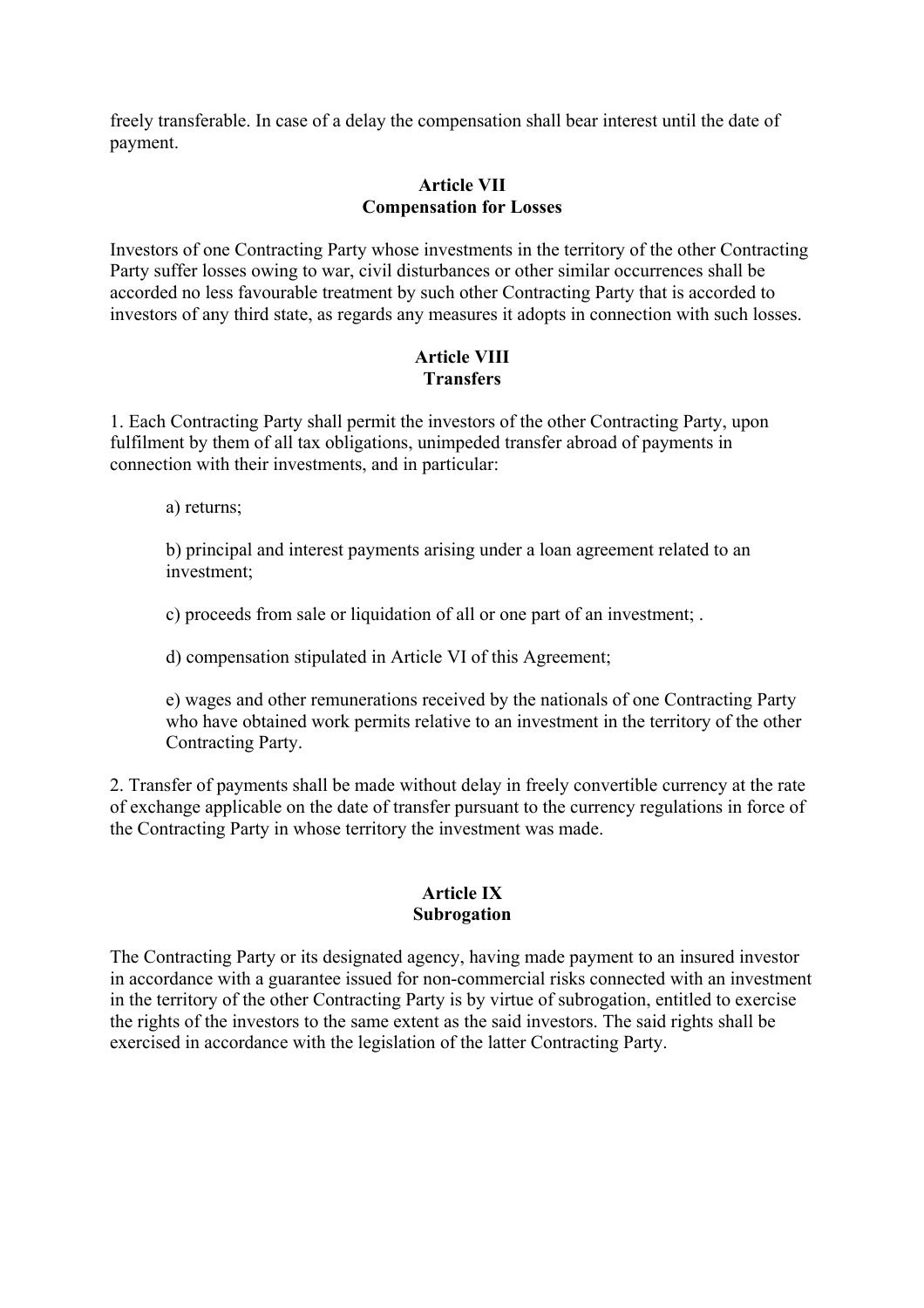## **Article X**

# **Settlement of disputes between a Contracting Party and an investor of the other Contracting Party**

1. Any dispute between a Contracting Party and an investor of the other Contracting Party arising in connection with investment activities, including disputes relating to the amount and procedure of payment of compensation to be paid in accordance with Article VI of this Agreement, or procedure of transfer to be made according to Article VIII of this Agreement, shall be subject to written notification with detailed comments which is sent by investor to the Contracting Party participating in this dispute. Parties in dispute shall to the extent possible, seek a settlement to this dispute in an amicable manner.

2. In case the dispute cannot be settled in this manner within the period of six months from the date of the written notification referred to in paragraph 1 of this Article, it shall be submitted for consideration to:

a) a competent court or arbitration tribunal of the Contracting Party in the territory of which the investments were made:

b) the Arbitration Institution of the Stockholm Chamber of Commerce;

c) an ad hoc arbitration tribunal in accordance with the Arbitration Rules of the United Nations Commission on International Trade Law (UNCITRAL).

3. The decision of a competent court or the arbitration award shall be final and binding upon both parties to the dispute. Each Contracting Party shall undertake to enforce this award in accordance with its legislation.

### **Article XI Settlement of disputes between the Contracting Parties**

l. Disputes between the Contracting Parties concerning the interpretation and application of this Agreement shall be settled through direct negotiations.

2. If a dispute is not settled in this way within six months from the beginning of negotiations, it shall be submitted to an arbitration tribunal upon the request of either Contracting Party.

3. Such arbitration tribunal shall be constituted for each individual case in the following way. Each of the Contracting Parties shall appoint one member of the tribunal within two months from the date of the receipt of the request of arbitration procedure. Those two members of the tribunal shall then select a national of a third State who on approval by both Contracting Parties shall be appointed as the Chairman of the arbitration tribunal within two months from the date of appointment of two other members.

4. If within the periods specified in paragraph 3 of this Article the necessary appointments have not been made, either Contracting Party may, in the absence of any other arrangement, appeal to the President of the International Court of Justice to make these appointments. If the President of the International Court of Justice is a national of either Contracting Party or if he is otherwise prevented from discharging the said function, Vice-President of the International Court of Justice shall be invited to make the necessary appointments. If the Vice-President of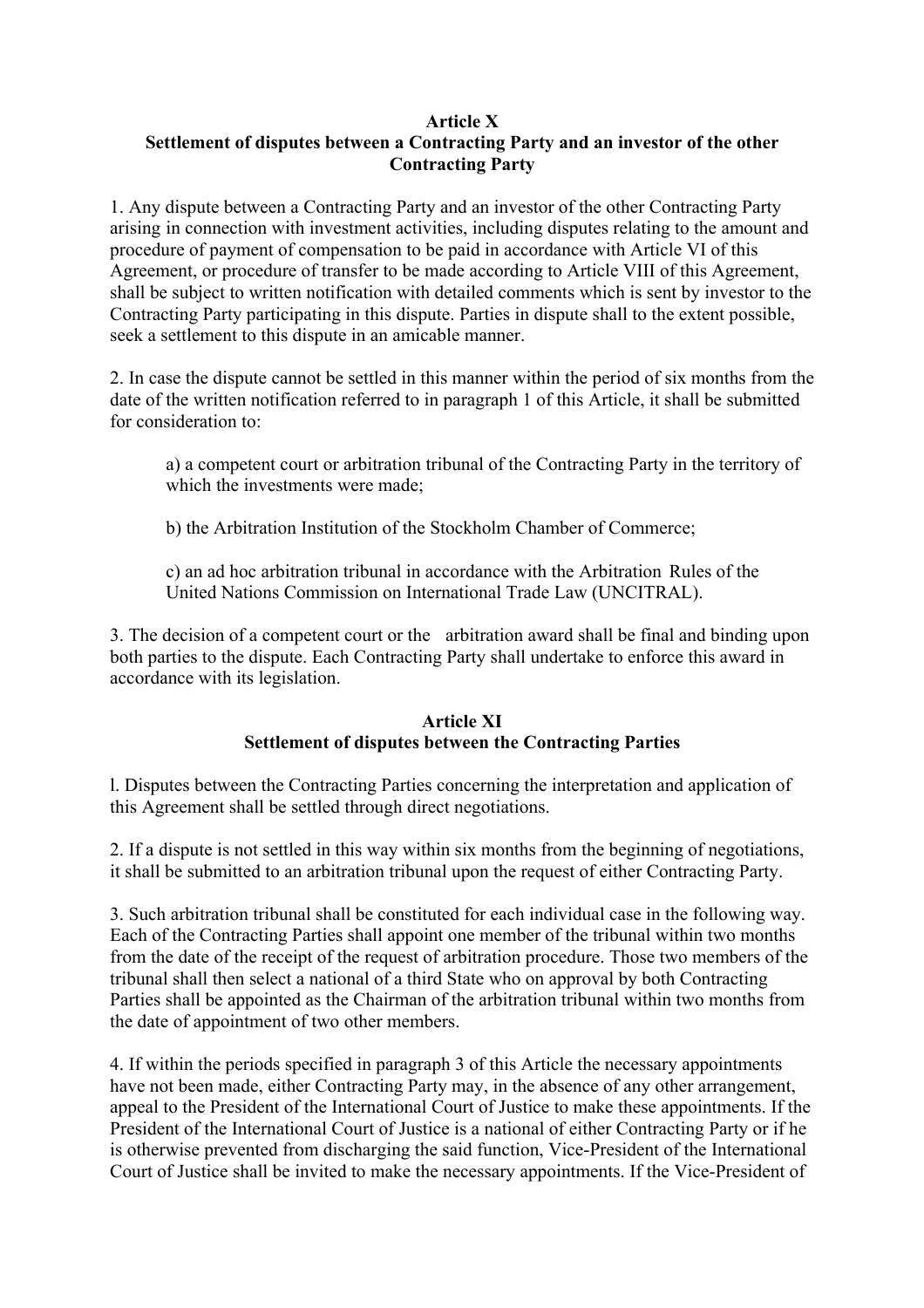the International Court of Justice is the national of either Contracting Party or if he is otherwise prevented from discharging the said function, the member of the International Court of Justice next in seniority who is not national of either Contracting Party shall be invited to make the necessary appointments.

5. The arbitration tribunal shall reach its decision by a majority of votes. Such decision shall be final and binding upon both Contracting Parties. Each Contracting Party shall bear the expenses of its own member of tribunal and of its representation in the arbitral proceedings, the expenses connected with the activity of the Chairman of the arbitration tribunal and remaining expenses shall be borne by the two Contracting Parties in equal shares. The arbitration tribunal can, however, provide in its decision that one of the Contracting Parties shall bear a higher proportion of expenses and such decision shall be binding upon both Contracting Parties. The arbitration tribunal shall independently determine its own procedure.

# **Article XII Consultations**

The Contracting Party shall on request of the other Contracting Party consult promptly on any matter relating to the interpretation or application of this Agreement.

# **Article XIII Application of the Agreement**

This Agreement shall apply to all investments made by investors of one Contracting Party in the territory of the other Contracting Party after the 1st of January 1987.

# **Article XIV Entry into force and duration of the Agreement**

1. Each Contracting Party shall notify in writing the other Contracting Party of the completion of its internal procedures required for the entry into force of this Agreement. This Agreement shall enter into force on the date of the last notification.

2. This Agreement shall remain in force for a period of fifteen years. Thereafter it shall remain in force until the expiration of twelve months from the date on which either Contracting Party shall give written notice of termination to the other Contracting Party.

3. This Agreement may be amended by mutual written agreement between the Contracting Parties. Any amendment shall enter into force when each Contracting Party has notified in written form that it has completed all internal procedures required for entry into force of such amendment.

4. With respect to investments made prior to the date of termination of this Agreement and to which this Agreement otherwise applies, the provisions of all the other Articles of this Agreement shall remain in force for a further period of fifteen years from such date of termination.

Done in duplicate at Ankara on December 15, 1997 in Russian, English and Turkish languages, all texts being equally authentic.